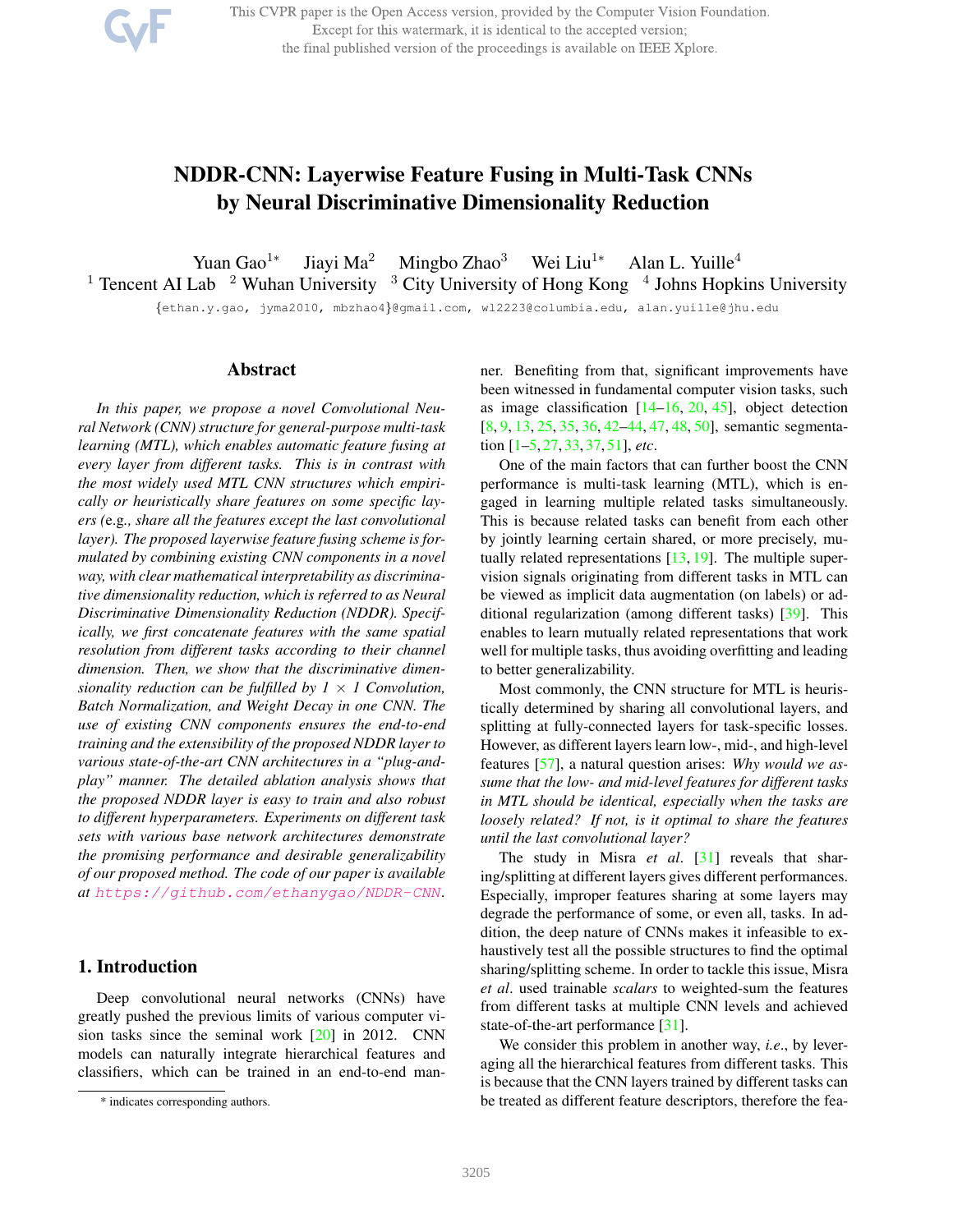tures learned from them can be treated as different representations/views of input data. *We hypothesize that these features, obtained from multiple feature descriptors (*i.e*., different CNN levels from multiple tasks), contain additional discriminative information of input data, which should be exploited in MTL towards better performance*.

Specifically, starting with  $K$  single-task networks (from  $K$  tasks), a direct attempt to take advantage of hierarchical features from all the tasks is that: we may concatenate all the task-specific features with the same spatial resolution *from different tasks* according to the feature *channel* dimension. After that, we expect the CNN to learn a discriminative feature embedding for each task, by receiving these concatenated features as inputs. However, most existing CNNs have carefully designed structures, which only receive features (tensors) with a fixed number of feature channels. By concatenating features, we substantially enlarge the number of channels as  $K$  times if we have  $K$  tasks. This makes it impossible to feed these concatenated features to the following layers of the CNN.

This property of the CNN motivates us to conduct *discriminative dimensionality reduction* on the concatenated features. Its purpose is to learn a discriminative feature embedding, and to reduce the feature dimension such that it can satisfy the input channel requirement of the following layers. Feature transformation is one of the most important approaches to tackle the discriminative dimension reduction problem. It aims to learn a projection matrix that projects the original high-dimensional features into a low-dimensional representation, while keeping as much discriminative information as possible.

In this paper, we show that, from the perspective of feature transformation, discriminative dimensionality reduction is closely related to some common operations of modern CNNs. Specifically, the transformation in discriminative dimensionality reduction is in fact equivalent to the  $1 \times 1$  *convolution*. In addition, the constraints on the norm of the transformation weights (*i.e.*, the weights of the  $1 \times 1$ convolutional layer) and input feature vectors can be represented by *weight decay* and *batch normalization* [17], respectively. We refer to the combination of these operations as *Neural Discriminative Dimensionality Reduction* (NDDR). Therefore, we are able to link the original singletask networks from different tasks by the NDDR layers. Desirably, the proposed network structure can be trained endto-end in the CNN without any extraordinary operations.

It is worth noting that this paper focuses on a general structure for general-purpose MTL. The proposed NDDR layer combines existing CNN components in a novel way, which possesses clear mathematical interpretability as discriminative dimensionality reduction. Moreover, the use of the existing CNN components is desirable to guarantee the extensibility of our method to various state-of-the-art CNN

architectures, where the proposed NDDR layer can be used in a "plug-and-play" manner. The rest of this paper is organized as follows. First, we describe the NDDR layer and propose a novel NDDR-CNN as well as its variant NDDR-CNN-Shortcut for MTL in Sect. 3. After that, we discuss the related works in Sect. 2, where we show that our method can generalize several state-of-the-art methods, which can be treated as our special cases. In Sect. 4, the ablation analysis is performed, where the hyperparameters used in our network are suggested. Following that, the experiments are performed on different network structures and different task sets in Sect. 5, demonstrating the promising performance and desirable generalizability of our proposed method. We make concluding remarks in Sect. 6.

# 2. Related Works

Various computer vision tasks benefit from MTL [41], such as detection  $[8,9,13,36,42-44,50]$ , human pose and semantic segmentation [52], surface normal prediction, depth prediction, semantic segmentation [6], action recognition [53, 54], *etc*. Several human face related tasks, including face landmark detection, attributes detection (such as smile and glasses), gender classification, and face orientation, were studied in [12,34,49]. Yim *et al*. used face alignment and reconstruction as auxiliary tasks for face recognition [56]. MTL on sequential data was also studied in [24]. Recently, Kokkinos proposed a UberNet which enables a great number of low-, mid-, and high-level vision tasks to be handled simultaneously [19].

CNN based MTL theory has also been greatly developed in recent years. Long and Wang proposed a deep relationship network to enable the feature sharing at the fully-connected layers [28]. Starting with a thin network, a top-down layerwise widening method was proposed to automatically determine which layer to split [29]. Yang and Hospedales used tensor decomposition at initialization to share the MTL weights [55]. The weights to combine the task-specific losses were also studied, and a Bayesian approach was proposed to predict these weights [18]. The cross-stitch network used *trainable scalars* to fuse (*i.e*., weighted sum) the features at layers in the same level from different tasks [31]. Most recently, the sluice network predefines several subspaces on the features from each task and learns the weights to fuse the features across different subspaces [40].

Our method is also related to discriminative dimensionality reduction. The goal of the discriminative dimensionality reduction techniques is to reduce the computational and storage costs, by learning a low-dimensional embedding that retains most of the discriminative information. Linear discriminant analysis (LDA) is one of the most popular conventional discriminative dimensionality reduction methods, which aims to seek the optimal projection matrix by maxi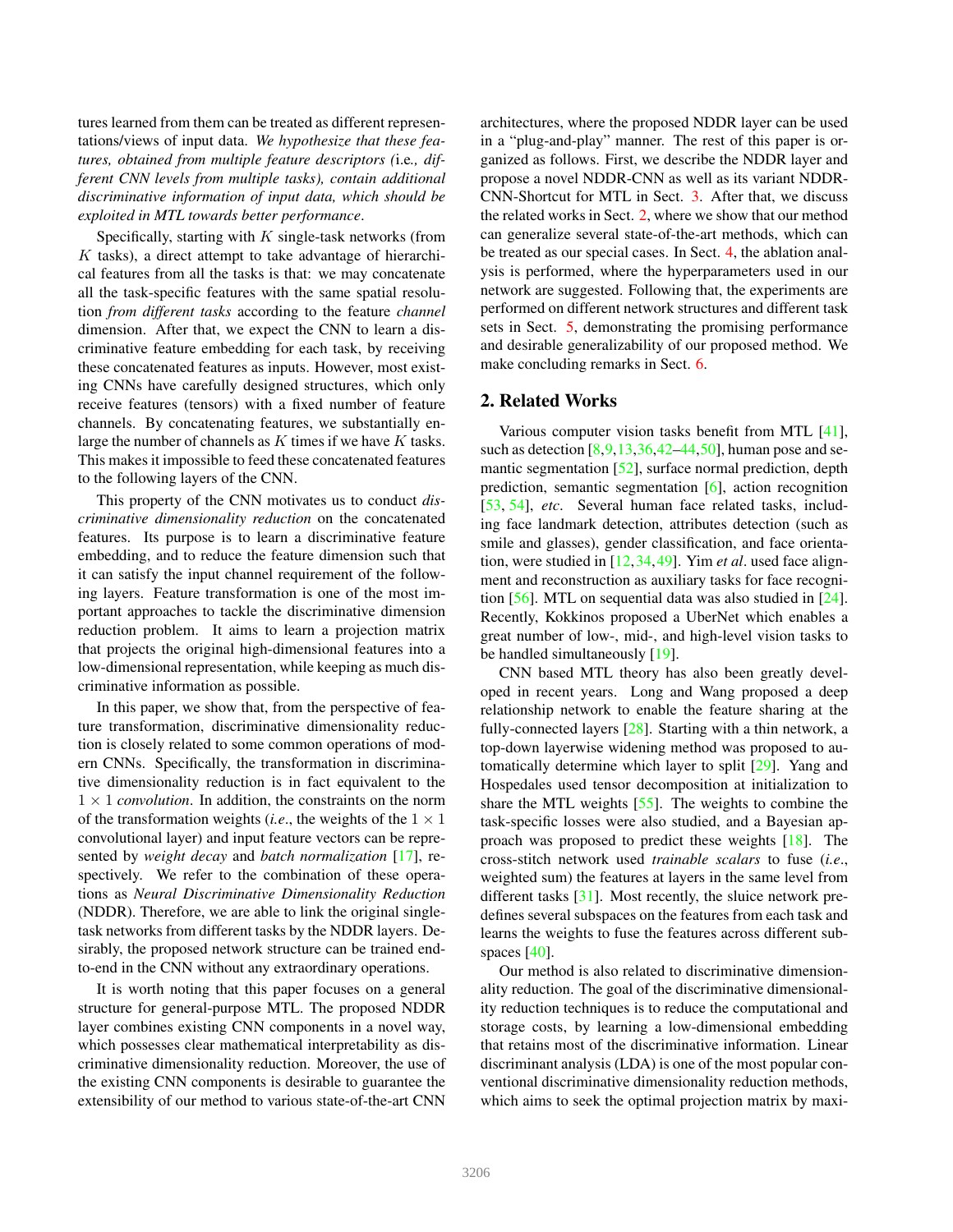mizing the between-class variance and meanwhile minimizing the within-class variance [30]. In addition, low-rank metric learning [26] can also be viewed as a discriminative dimensionality reduction technique.

Introduced by network in network [22],  $1 \times 1$  convolution has been widely used in many modern CNN architectures [14, 16, 23, 46]. For example, it was used in ResNet to reduce the number of weights to train, by producing a "bottleneck unit"  $[14]$ .  $1 \times 1$  convolution is also implemented in the feature pyramid network to fuse hierarchical features (in different CNN levels) on a single task  $[23]$ . Note that we do NOT claim the  $1 \times 1$  convolution as our novelty. Instead, we use  $1 \times 1$  convolution together with batch normalization and weight decay in a novel way, which yields an NDDR layer. In other words, we formulate the multi-task feature fusing paradigm as a discriminative dimensionality reduction problem, and use the NDDR layer, which is composed of  $1 \times 1$  convolution, batch normalization, and weight decay, to learn the feature embeddings from multiple tasks. The use of the existing CNN components ensures the extensibility of our method to various state-of-the-art CNN architectures in a "plug-and-play" manner.

### 3. Methodology

In this section, we propose a novel method to automatically learn the optimal structure for layerwise feature fusing in a multi-task CNN. Instead of the "split-style" multi-task CNN (*e.g*., split at the last convolutional layer for different task-specific losses), we consider the "fuse-style" network combining multiple single-task networks via discriminative dimensionality reduction.

We first relate the discriminative dimensionality reduction to  $1 \times 1$  convolution and propose the NDDR layer. Then, a novel multi-task network is proposed, namely NDDR-CNN, where the NDDR layer is leveraged to connect the original single-task networks. Moreover, a variant of NDDR-CNN is introduced, namely NDDR-CNN-Shortcut, which enables to directly route the gradients to the lower NDDR layers by shortcut connections. Finally, we give the implementation details of the proposed network.

#### 3.1. NDDR Layer

As discussed in previous sections, we aim to utilize the hierarchical features learned from different tasks. It is unlike the most widely used method which heuristically shares all the low-(and mid-) level features and splits the network at the last convolutional layer.

In order to do that, we first concatenate the task-specific features from different tasks according to the channel dimension. Then, we use a discriminative dimensionality reduction technique to reduce the feature channels such that the output features satisfy the channel dimension requirement of the next CNN layers. We refer to the new CNN

layer with such operations as the Neural Discriminative Dimensionality Reduction (NDDR) layer.

Specifically, let  $F_l^i \in \mathbb{R}^{N \times H \times W \times C}$  be the output features (arranged in a tensor) at an intermediate layer  $l$  of task  $i.$  Regarding  $K$  tasks, concatenating the features from them according to the channel dimension gives:

$$
F_l = [F_l^1, ..., F_l^K] \in \mathbb{R}^{N \times H \times W \times KC}.
$$
 (1)

Discriminative dimensionality reduction learns a transformation  $W$  to reduce the dimensionality of the input features, while keeping most discriminative information:

$$
F_l^{i*} = F_l W^i,\t\t(2)
$$

where  $W^i \in \mathbb{R}^{KC \times M}$  and  $M < KC$  is the projection matrix to be learned for each task  $i$ . In our case,  $M$  is equal to C (*i.e.*,  $F_l^{i*} \in \mathbb{R}^{N \times H \times W \times C}$ ) in order to satisfy the channel size requirement of the following CNN layers.

Conventional discriminative dimensionality reduction methods learn the transformation  $W$  with specific assumptions/objectives which make the features more separable. For example, Linear Discriminative Analysis (LDA) learns W by minimizing the projected *within-class* variation and meanwhile maximizing the projected *between-class* variation [30]. Intuitively, the objective function of the discriminative dimensionality reduction is related to the CNN loss, *i.e*., the features projected by discriminative dimensionality reduction are more separable, therefore giving a smaller CNN loss.

Motivated by this, we aim to learn the transformation  $W$ in the CNN implicitly by back-propagation. The transformation  $W \in \mathbb{R}^{KC \times C}$  can be represented precisely by a convolution operation with stride 1 and size ( $C \times 1 \times 1 \times$  $KC$ ), where these size dimensions represent filters, kernel height, kernel width, and channels, respectively. It is worth noting that the convolution with  $1 \times 1$  kernel size and 1 stride enables to perform the computations only according to channels, rather than fusing the features at different spatial locations or changing the spatial sizes of the features.

In addition, discriminative dimensionality reduction methods also have constraints on the norms of the transformation  $W$  (to avoid a trivial solution) and the input features  $F_l$  (otherwise, the learned projections may project the features to some *noise* directions). We borrow this idea to our NDDR layer for stable learning, which can be achieved by imposing *batch normalization* on the input features and  $\ell_2$ *weight decay* on the  $1 \times 1$  convolutional weights W, respectively.

In summary, a novel NDDR layer is proposed in this section. The NDDR layer can be constructed by: 1) concatenating the task-specific features with the same spatial resolution from different tasks according to the channel dimension, and 2) using  $1 \times 1$  *convolution* to learn a discriminative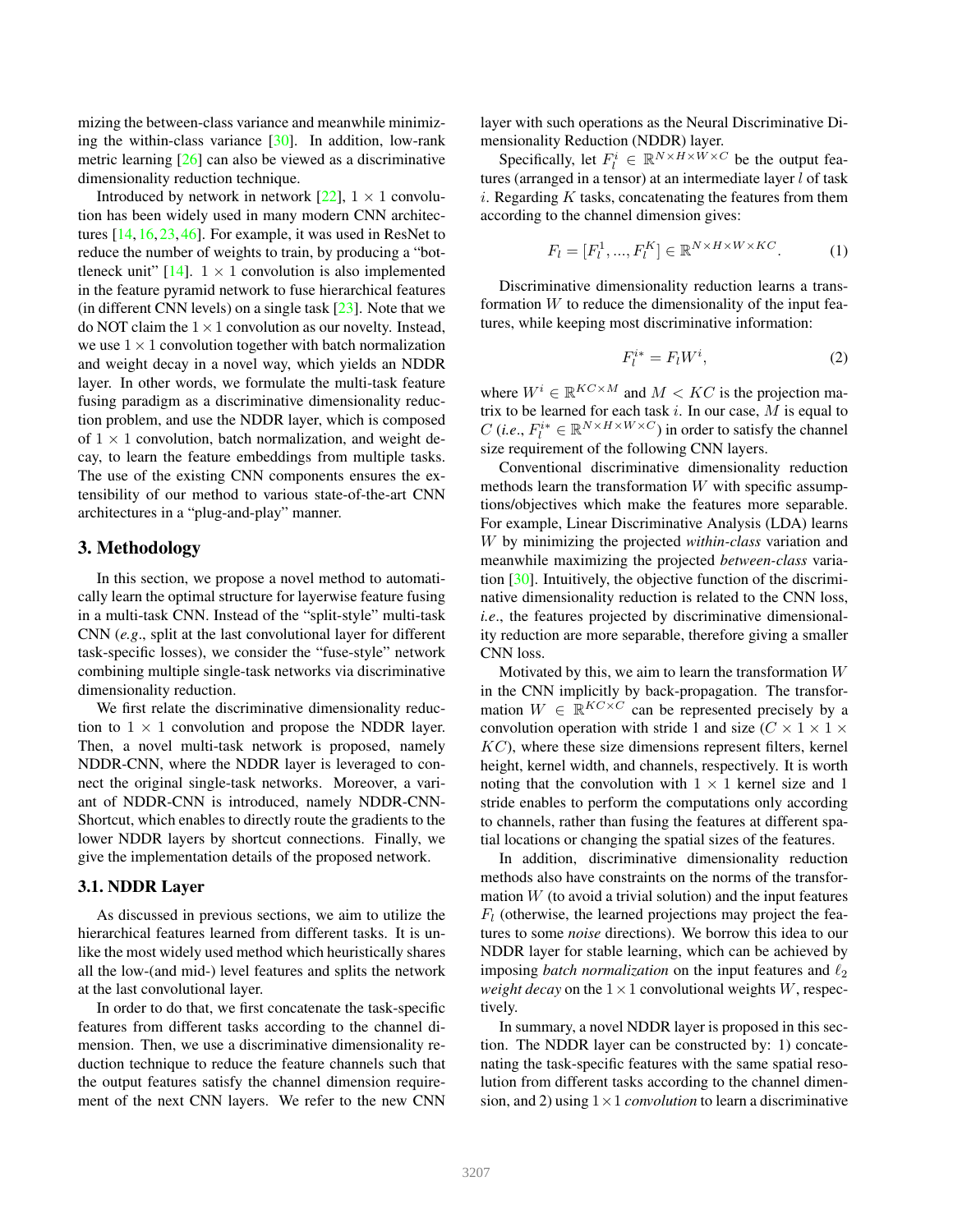

Figure 1. The network structure of NDDR-CNN. In the NDDR layer, we concatenate the outputs of original single-task networks from multiple tasks (two tasks shown here), and use  $1 \times 1$  convolution to perform discriminative dimensionality reduction. Therefore, the output of the NDDR layer retains the discriminative information from both the input features, and can be fed to the following layers of the singletask networks. The proposed NDDR layer can be leveraged to connect the original single-task networks of multiple levels for layerwise feature fusing (best view in color).

feature embedding for each task. We also use *batch normalization* on the input features of the NDDR layer for stable learning. We train the NDDR layer by back-propagating the *task-specific* losses and the  $\ell_2$  *weight decay* loss on the  $1 \times 1$ convolutional weights W. *Without any extraordinary operations, the network with our NDDR layer can be trained in an end-to-end fashion*.

## 3.2. NDDR-CNN Network

We insert the NDDR layers in multiple levels of the original single-task networks, to enable layerwise feature fusing/embedding for different tasks. We refer to the proposed network for MTL as the NDDR-CNN network.

Figure 1 shows the NDDR-CNN network structure for two tasks. It can easily be extended to K-task problems. Let the number of channels for the single-task features be D. Then NDDR-CNN for  $K$  tasks can be constructed by: 1) concatenating the features from  $K$  tasks according to the *channel* dimension, and 2) using  $1 \times 1$  convolution with (filters  $\times 1 \times 1 \times$  channels) = ( $C \times 1 \times 1 \times KC$ ) to conduct dimensionality reduction, where  $C$  is the channel dimension size of the output features from each task.

Note that the elements of the NDDR layer are common CNN operations, which ensures that the proposed NDDR layer can be extended to various state-of-the-art CNN architectures in a "plug-and-play" manner.

### 3.3. NDDR-CNN Network with Shortcuts

In order to avoid gradient vanishing at lower NDDR layers, we propose a new network that enables to pass gradients directly from the last convolutional layer to the lower ones via *shortcut connections*, namely NDDR-CNN-Shortcut.



Figure 2. The NDDR-CNN-Shortcut network. In NDDR-CNN-Shortcut, we use shortcut connections to enable gradients to directly route to the lower NDDR layers. This is done by resizing the lower NDDR output to the spatial size of the last NDDR output, then concatenating the resized features of the same task according to the channel dimension, and finally using  $1 \times 1$  convolution to do dimensionality reduction (best view in color).

Specifically, the output of each NDDR layer is resized to the spatial sizes of the last convolutional output. Then we concatenate all the resized feature maps of the same task from different layers together according to the channel dimension. Finally, in order to fit the input size of the following fully-convolutional/connected layers, we further use  $1 \times 1$  convolution to learn more compact feature tensors (*e.g*., in the VGG network, we reduce the channel dimension of concatenated features to 512). An illustration of the NDDR-CNN-Shortcut network is shown in Fig. 2.

#### 3.4. Relationship to State-of-the-art Methods

Our method is closely related to the cross-stitch network [31]. In order to seek the optimal network struc-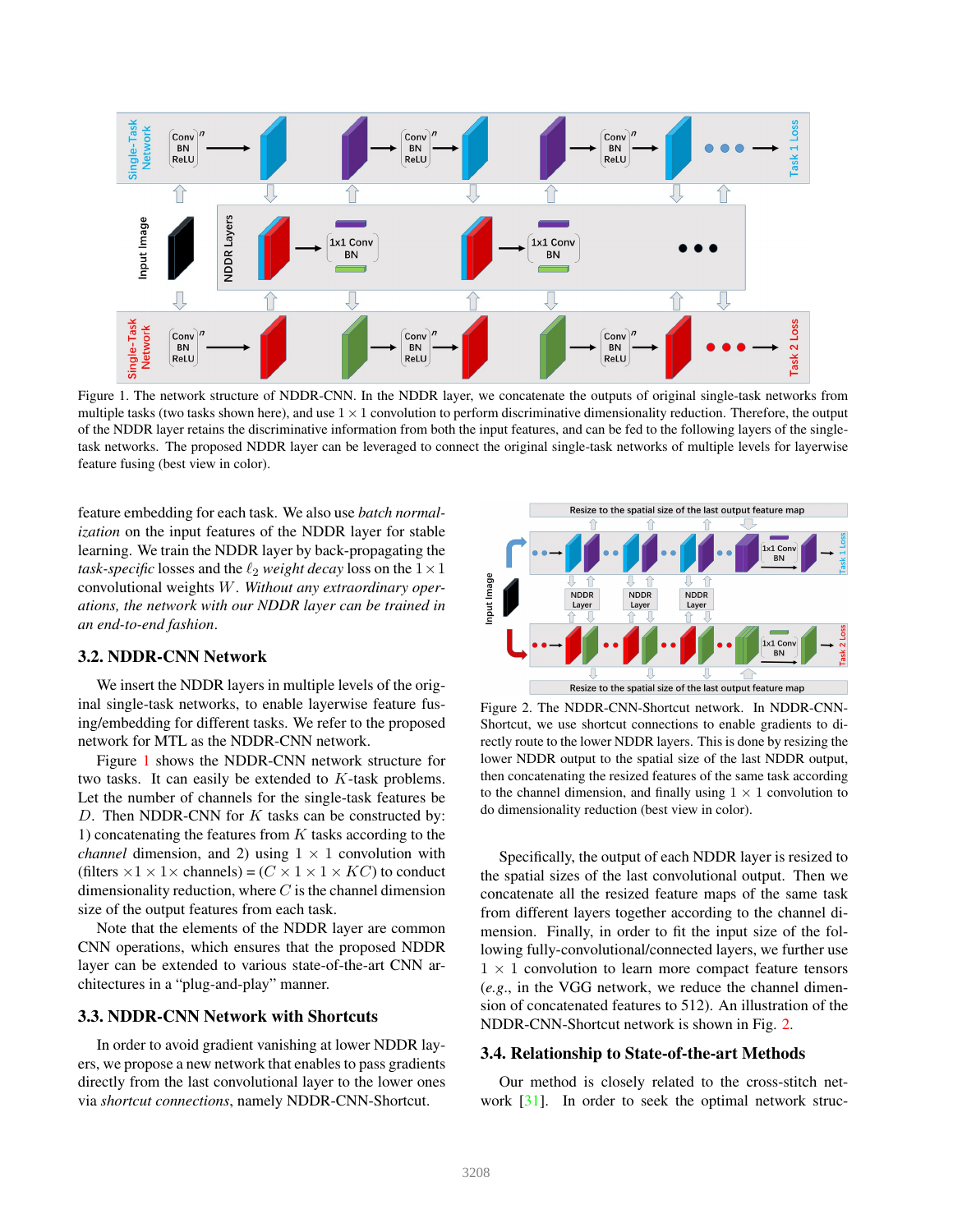ture for MTL, the cross-stitch network [31] uses *trainable scalars* to scale the features at layers in the same level from different tasks, and then adds them together as new features. Our work is related to the cross-stitch network but has three major differences: 1) We have different motivations, *i.e*., our work is motivated by learning discriminative low-dimensional embeddings on the concatenated features from multiple tasks. 2) Our method can generalize the cross-stitch network *by fixing the off-diagonal elements of the projection matrix to 0, and only updating the diagonal elements with the same value* (*i.e*., update the projection matrix by  $\alpha$  and  $\beta$  in Eq. (3)). 3) We further propose an NDDR-CNN-Shortcut model, which further uses hierarchical features from different CNN levels for better training and convergence. Similarly, our network also takes the sluice network  $[40]$  as a special case: the sluice network predefines a fixed number of subspaces to fuse the features from different tasks between different subspaces (each contains multiple feature channels), while our model can automatically fuse the features according to *each single channel*.

#### 3.5. Implementation Details

Note that the state-of-the-art convolutional network architectures such as VGG [45], ResNet [14], and DenseNet [16] typically group similar operations into stages/blocks, where each stage contains {convolution-activation}<sup>n</sup> (possibly with pooling). In order to make the least modification to the baseline network architecture to investigate the performance of the proposed NDDR layer, we only connect the two networks by applying the NDDR layer *at the end of each stage/block*. For example, we apply the NDDR layers at the outputs of *pool1, pool2, pool3, pool4,* and *pool5* for the VGG network. Similarly, as much deeper as ResNet is, we still apply only 5 NDDR layers in it, *e.g*., at the outputs of *conv1n3, conv2 3n3, conv3 4n3, conv4 6n3,* and *conv5 3n3* for ResNet-101. Also, it is worth noting that the additional parameters introduced by the NDDR layers are also very few with respect to those for the whole networks. For example, when applying NDDR layers at *pool1, pool2, pool3, pool4,* and *pool5* of the VGG-16 network, the additional parameters for the NDDR layers are only 1.2M, being 0.8% compared to the original 138M parameters of the entire VGG-16.

### 4. Ablation Analysis

In this section, several ablations have been done to analyze NDDR-CNN. Two factors about the NDDR layers are analyzed, *i.e.*, different  $1 \times 1$  convolutional weight initializations, and the scales of the "base" learning rate (*i.e*., the learning rate for the remaining network) to train the NDDR layers. We also analyze which pretrained weights should be used as initialization, *i.e*., the weights trained on ImageNet or different single tasks. We use a two-task problem here and in the following sections. For the ablation analysis, we use *semantic segmentation* and *surface normal prediction*.

**Dataset.** The NYU v2 dataset  $\lceil 32 \rceil$  is used for semantic segmentation and surface normal prediction. We use the official train/val splits which include 795 images for training and 654 images for validation. For semantic segmentation, the NYU v2 dataset contains 40 classes such as beds, cabinets, clothes, books, *etc*. [11]. The NYU v2 dataset also has the pixel-level surface normal ground-truths precomputed by the depth labeling  $[6, 21, 32]$ .

Network Architecture. We use the state-of-the-art architecture for pixel-level tasks, *i.e*., Deeplab [4], for both semantic segmentation and surface normal prediction. Deeplab is essentially a VGG or ResNet network backbone with atrous convolution and atrous spatial pyramid pooling. We do not implement Fully Connected CRFs or multi-scale inputs as they are not related to the NDDR layer we proposed. We are careful to stick closely to the proposed NDDR layer by using the same atrous convolution and atrous spatial pyramid pooling for all the methods, so as to clearly see the effects of simply incorporating the NDDR layer. We use the Deeplab-VGG-16 architecture in all the ablation analysis.

Losses. We use the softmax cross-entropy loss for semantic segmentation. For surface normal prediction, we use the  $\ell_2$ regression loss after normalizing the normal vector of each pixel to have unit  $\ell_2$  norm (*i.e.*, this represents a direction for a certain angle). Therefore, our loss for surface normal prediction is also equivalent to the cosine loss.

Evaluation Metrics. The performance of semantic segmentation is evaluated by mean Intersection over Union (mIoU) and Pixel Accuracy (PAcc). For surface normal estimation, we use Mean and Median angle distances of all the pixels for evaluation (the lower the better). In addition, we also use the metrics introduced by [6], which are the percentage of pixels that are within the angles of 11°, 22.5°, 30° to the ground-truth (the higher the better).

# 4.1. Initializations for NDDR Layers

In order to have a mild initialization which resembles single-task networks, we keep the diagonal weights of the NDDR layer as non-zeros. Recall that the NDDR layer for a two-task problem is  $F^{out} = \left[F_1^{in}, F_2^{in} \right] \left[W_1^\top, W_2^\top \right]^\top$ . In order to initialize the NDDR weights  $\vec{W}_1$  and  $W_2$ , we let:

$$
F_1^{out} = \begin{bmatrix} F_1^{in}, F_2^{in} \end{bmatrix} \begin{bmatrix} \alpha & 0 & \dots & 0 & \beta & 0 & \dots & 0 \\ 0 & \alpha & \dots & 0 & 0 & \beta & \dots & 0 \\ \vdots & & & \vdots & \vdots & & \ddots & \vdots \\ 0 & 0 & \dots & \alpha & 0 & 0 & \dots & \beta \end{bmatrix}^{\top}, \quad (3)
$$

where  $F_1^{in}$ ,  $F_2^{in}$  are the inputs to the NDDR layer and  $F_1^{out}$ is the output which will be fed to Task  $1<sup>1</sup>$ . By writing the weight of NDDR in this way, it shows that if we initialize

<sup>&</sup>lt;sup>1</sup>We take an NDDR layer from one task as an example, and the initialization of the NDDR layer for the other task is identical.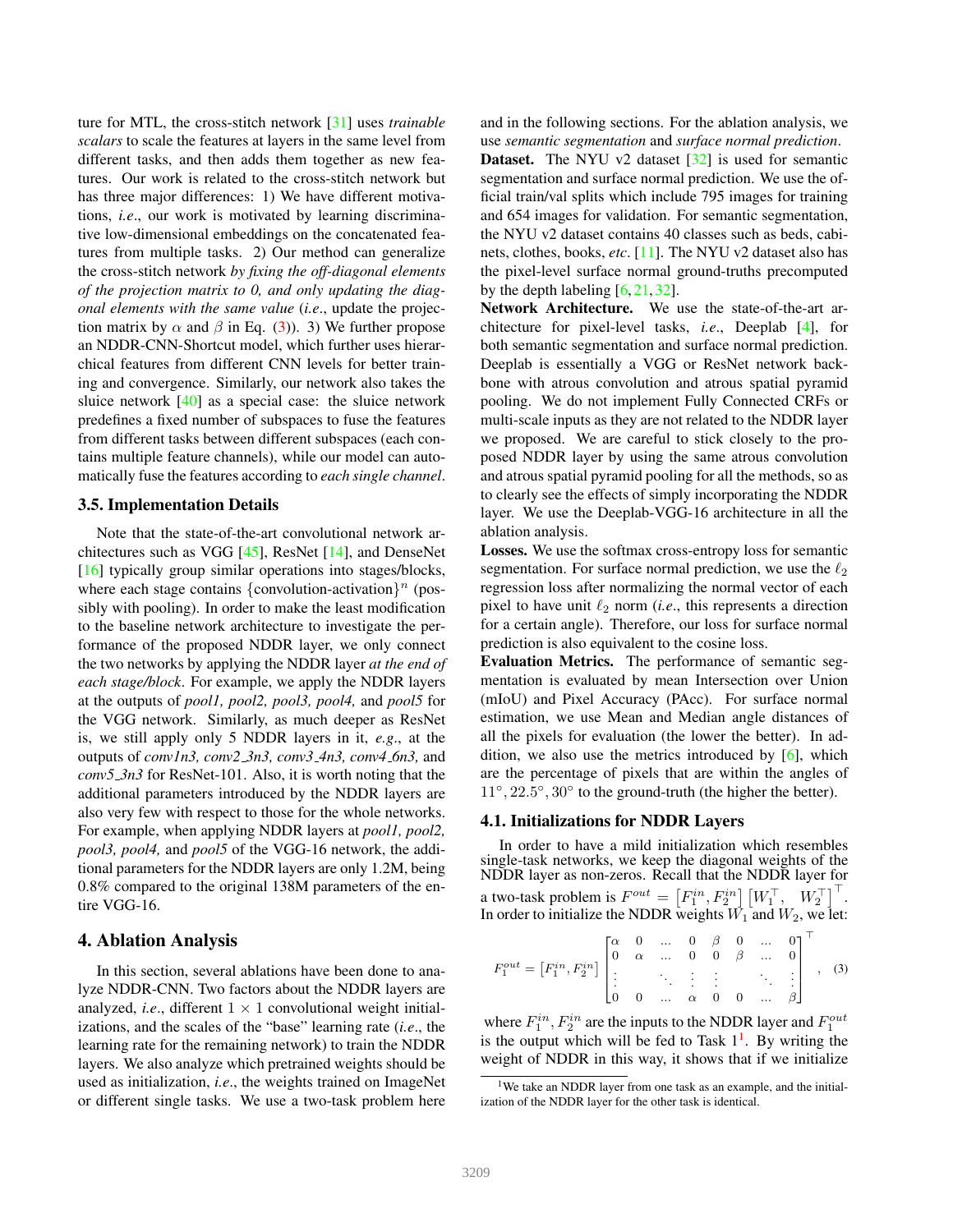|      | <b>Semantic Seg.</b> |                                         |      |                                  |                        |                                                         |
|------|----------------------|-----------------------------------------|------|----------------------------------|------------------------|---------------------------------------------------------|
|      |                      |                                         |      | $(\%)$                           |                        |                                                         |
|      |                      | (Higher Better)                         |      |                                  | (Higher Better)        |                                                         |
| Mean | Med.                 | 11.25                                   | 22.5 | 30                               | mIoU                   | PAcc                                                    |
| 14.0 | 10.3                 | 53.2                                    | 79.1 | 88.6                             | 36.2                   | 66.5                                                    |
| 13.9 | 10.2                 | 53.5                                    | 79.5 | 88.8                             | 36.2                   | 66.4                                                    |
| 13.9 | 10.2                 | 53.5                                    | 79.3 | 88.6                             | 36.0                   | 66.4                                                    |
| 14.3 | 10.6                 | 52.4                                    | 78.5 | 88.0                             | 35.7                   | 66.1                                                    |
| 14.2 | 10.6                 | 52.5                                    | 78.2 | 87.8                             | 35.7                   | 65.9                                                    |
| 15.0 | 11.6                 | 49.0                                    | 76.7 | 87.0                             | 33.4                   | 64.4                                                    |
|      |                      | <b>Angle Distance</b><br>(Lower Better) |      | <b>Surface Normal Prediction</b> | Within $t^{\circ}$ (%) | The geoults with different initializations for the NDDD |

Table 1. The results with different initializations for the NDDR layers.

|                 |                | <b>Surface Normal Prediction</b> | <b>Semantic Seg.</b> |                        |      |                 |        |  |
|-----------------|----------------|----------------------------------|----------------------|------------------------|------|-----------------|--------|--|
|                 |                | <b>Errors</b>                    |                      | Within $t^{\circ}$ (%) |      |                 | $($ %) |  |
|                 | (Lower Better) |                                  |                      | (Higher Better)        |      | (Higher Better) |        |  |
| Scale           | Mean           | Med.                             | 11.25                | 22.5                   | 30   | mIoU            | PAcc   |  |
|                 | 14.7           | 11.2                             | 50.1                 | 77.3                   | 87.4 | 35.9            | 65.9   |  |
| 10              | 14.4           | 10.7                             | 51.9                 | 78.1                   | 87.9 | 36.0            | 66.1   |  |
| 10 <sup>2</sup> | 13.9           | 10.2                             | 53.5                 | 79.5                   | 88.8 | 36.2            | 66.4   |  |
| $10^3$          | 13.9           | 10.6                             | 52.4                 | 79.6                   | 89.2 | 35.7            | 66.4   |  |

Table 2. The results with different learning rates for the NDDR layers (*i.e*., the scale with respect to the base learning rate for other layers). The learning rates are represented as different scales with respect to those for other perception convolutional layers.

 $\alpha = 1$  and  $\beta = 0$ , the whole network will start with the single-task networks, *i.e.*,  $F_1^{out} = F_1^{in}$ . We refer to this as *diagonal initialization*.

In the experiments, we have 5 different diagonal initializations with  $(\alpha, \beta)$  ranging from  $(1, 0)$  to  $(0, 1)$ , *i.e.*, from the mildest initialization from the same tasks to the most severe initialization from the opposite tasks. In addition, we also discuss the random initialization of the whole weight matrices  $[W_1^\top, W_2^\top]$  with Xavier initialization [10].

Table 1 shows the performance with different initializations of the NDDR layer. The results show that the *diagonal initialization* is better than Xavier initialization<sup>2</sup>, and that the initialization of  $(\alpha, \beta)$  has a little effect on results. In the following experiments, we use diagonal initialization with  $(\alpha, \beta) = (0.9, 0.1)$ .

# 4.2. Learning Rates for NDDR Layer

In this section, we discuss the learning rate for the NDDR layer. There are two main reasons to set a larger learning rate specifically for the NDDR layer. First, as analyzed in Sect. 4.1, the NDDR-CNN becomes single-task networks if we set a very large weight (*e.g.*,  $\alpha = 1$ , much larger than the weights of perception convolutional layers) at the diagonal of  $W_1^{\top}$ . Thus, we hypothesize that the magnitude of the NDDR layer weights should be larger, therefore requiring a larger learning rate. Second, a larger learning rate for NDDR layers is also necessary if we fine-tune

|                  |                                                    | <b>Surface Normal Prediction</b> | <b>Semantic Seg.</b>   |                 |      |                 |        |
|------------------|----------------------------------------------------|----------------------------------|------------------------|-----------------|------|-----------------|--------|
|                  | <b>Errors</b>                                      |                                  | Within $t^{\circ}$ (%) |                 |      | (%)             |        |
|                  |                                                    | (Lower Better)                   |                        | (Higher Better) |      | (Higher Better) |        |
| Init.            | Mean                                               | Med.                             | 11.25                  | 22.5            | 30   | mIoU            | PAcc   |
| Pret.            | 14.3                                               | 10.6                             | 52.2                   | 78.6            | 88.2 | 34.3            | 65.2   |
| Sing.            | 13.9                                               | 10.2                             | 53.5                   | 79.5            | 88.8 | 36.2            | 66.4   |
| $\text{Table 2}$ | The results with different protrained models. Duet |                                  |                        |                 |      |                 | maxana |

Table 3. The results with different pretrained models. Pret. means the pretrained Deeplab-VGG-16 weights for semantic segmentation on Pascal VOC 2012, and Sing. represents the finetuned weights from the corresponding target single tasks (through singletask networks).

the NDDR-CNN from the pretrained single-task networks.

Therefore, we analyze the proper learning rate for the NDDR layer as how many times it should be with respect to the base learning rate (for the remaining network excluding the NDDR layers). Table 2 shows the performance of using different learning rates for the NDDR layer. It verifies that larger learning rates should be applied for NDDR layers. In the following experiments, we use 100 times of the base learning rate for the NDDR layer.

#### 4.3. Pretrained Weights for Network Initialization

Two network initialization strategies can be applied. We may use the network weights pretrained on a general task (*e.g*. pretrained Deeplab-VGG-16 [4] for semantic segmentation on Pascal VOC 2012 [7]) or finetuned on corresponding target single tasks. The results with different pretrained models are summarized in Table 3, which show that initializing the finetuned weights from target single tasks performs better. The results indicate that by simply adding several NDDR layers, we have enlarged the capability of the (converged) original networks, which further enables to skip the previously existing saddle points.

### 5. Experiments

In this section, we perform various experiments on both different network structures and different task sets to demonstrate the promising performance and desirable generalizability of the proposed NDDR-CNN.

Specifically, VGG-16 [45] and ResNet-101 [14] have been used in our experiments, we put the results on AlexNet [20] in Table S1 of the Supplementary Materials. In addition, we also test our proposed NDDR-CNN-Shortcut with the VGG structure, where the gradients can be passed to the lower NDDR layers by the shortcut connections. This can further demonstrate the performance of the proposed NDDR layer. We refer to this network as *VGG-16-Shortcut*.

For evaluation, we train each task separately using the common single-task network architecture without NDDR layers as our single task baseline. The results from the most widely used heuristic multi-task network structure are performed as our multi-task baseline, where all the convolutional layers are shared and the split takes place after

<sup>&</sup>lt;sup>2</sup>Note that the results from Xavier initialization (in Table 1) are still comparable with the previous state-of-the-art method (*i.e*. the cross-stitch network and the sluice network in Table 4) in surface normal prediction.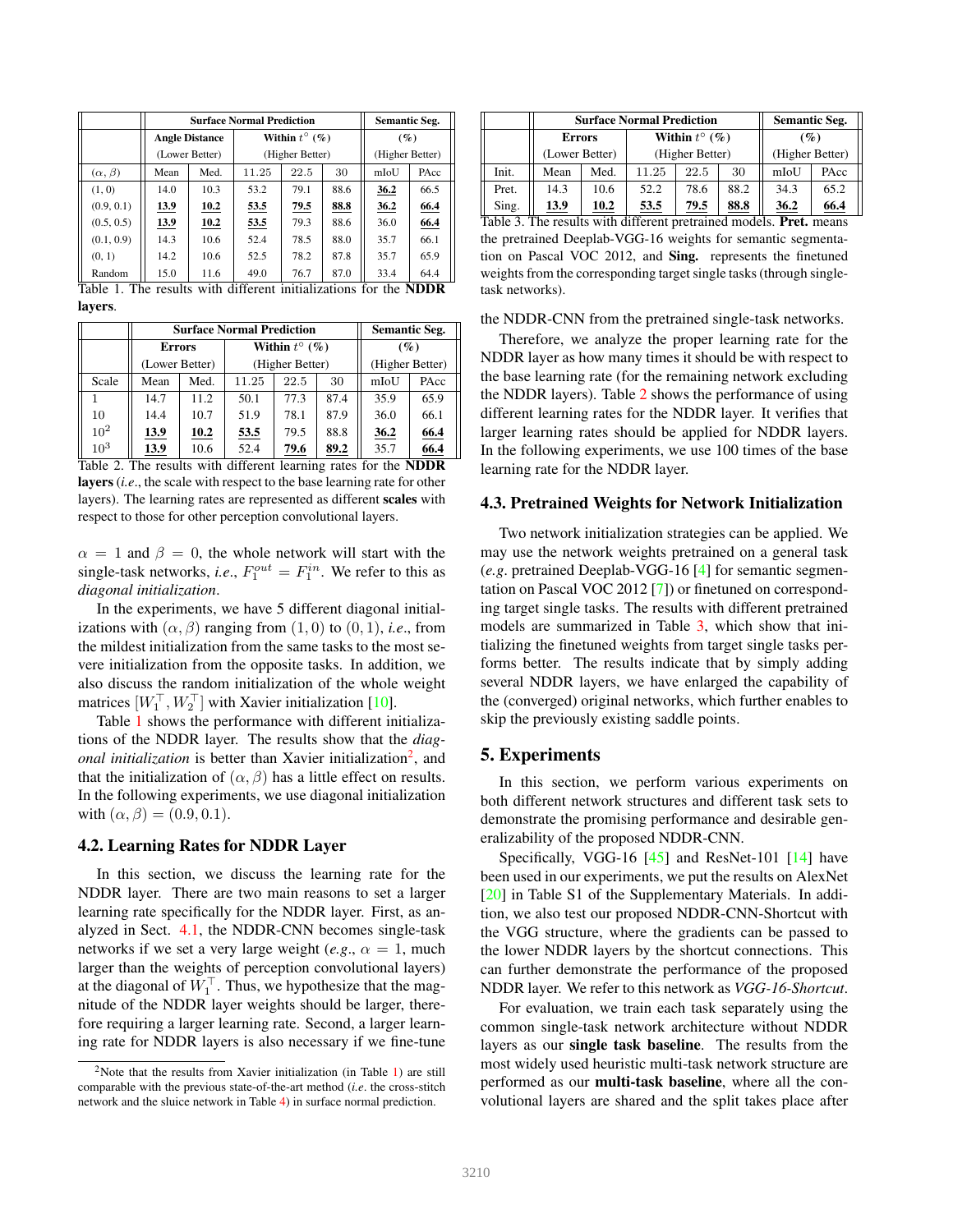|         |                | <b>Surface Normal Prediction</b> | <b>Semantic Seg.</b> |                        |      |                 |        |  |
|---------|----------------|----------------------------------|----------------------|------------------------|------|-----------------|--------|--|
|         | <b>Errors</b>  |                                  |                      | Within $t^{\circ}$ (%) |      |                 | $(\%)$ |  |
|         | (Lower Better) |                                  | (Higher Better)      |                        |      | (Higher Better) |        |  |
|         | Mean           | Med.                             | 11.25                | 22.5                   | 30   | mIoU            | PAcc   |  |
| Sing.   | 15.6           | 12.3                             | 46.4                 | 75.5                   | 86.5 | 33.5            | 64.1   |  |
| Mul.    | 15.2           | 11.7                             | 48.4                 | 76.2                   | 87.0 | 33.4            | 64.2   |  |
| $C.-S.$ | 15.2           | 11.7                             | 48.6                 | 76.0                   | 86.5 | 34.8            | 65.0   |  |
| Sluice  | 14.8           | 11.3                             | 49.7                 | 77.1                   | 88.0 | 34.9            | 65.2   |  |
| Ours    | 13.9           | 10.2                             | 53.5                 | 79.5                   | 88.8 | 36.2            | 66.4   |  |

Table 4. Experimental results on semantic segmentation and surface normal prediction using VGG-16. Sing., Mul., C.-S., and Sluice represent the single-task baseline, the multiple-task baseline, the cross-stitch network, and the sluice network, respectively.

the last convolutional layer. We also investigate the performances of the **cross-stitch network**  $\lceil 31 \rceil$  and the state-ofthe-art **sluice network**  $[40]$  for comparison, in which we apply the same number of cross-stitch/sluice layers at the same locations as our NDDR layers. We use the number of subspaces as 2 for sluice network as suggested in [40]. For the fair comparison, we use the best hyperparameters in  $[31]$  and  $[40]$  to train the corresponding networks<sup>3</sup>.

As we aim to a general purpose MTL method, very diverse task sets are chosen to evaluate our performance. These include *pixel-level labeling tasks on scene images*, *i.e*., semantic segmentation and surface normal prediction, and *image-level classification tasks on human faces*, *i.e*., age and gender classification. In the following subsections, we perform the semantic segmentation and surface normal prediction on NYU v2 dataset [32], and the age and gender classification on the IMDB-WIKI dataset [38]. We detail the task configurations in the following.

# 5.1. Semantic Segmentation and Surface Normal Prediction

In this section, we test our network on VGG-16, ResNet-101, and VGG-16-Shortcut to verify the desirable performance of the proposed network. In addition, by doing this, we further demonstrate the desirable generalizability of the proposed NDDR layers on different network architectures.

The configurations of the semantic segmentation, surface normal prediction, and the best hyperparameters to train the network can be found in Sect. 4.

#### 5.1.1 Experiments on VGG-16 Network

In this section, we combine two VGG-16 networks by applying the NDDR layer at the outputs of *pool1, pool2, pool3, pool4* and *pool5*.

Table 4 shows the results on semantic segmentation and surface normal prediction using the VGG-16 network.

|         |                | <b>Surface Normal Prediction</b> | <b>Semantic Seg.</b> |                        |      |                 |        |
|---------|----------------|----------------------------------|----------------------|------------------------|------|-----------------|--------|
|         | <b>Errors</b>  |                                  |                      | Within $t^{\circ}$ (%) |      |                 | $(\%)$ |
|         | (Lower Better) |                                  | (Higher Better)      |                        |      | (Higher Better) |        |
|         | Mean           | Med.                             | 11.25                | 22.5                   | 30   | mIoU            | PAcc   |
| Sing.   | 15.6           | 12.7                             | 44.3                 | 74.8                   | 87.2 | 39.5            | 69.2   |
| Mult.   | 16.3           | 13.8                             | 41.1                 | 73.9                   | 86.5 | 39.1            | 68.7   |
| $C.-S.$ | 15.9           | 13.2                             | 42.9                 | 75.1                   | 86.8 | 40.5            | 69.5   |
| Sluice  | 15.3           | 12.8                             | 44.1                 | 76.9                   | 88.2 | 40.8            | 70.1   |
| Ours    | 14.4           | 11.6                             | 48.5                 | 79.1                   | 89.5 | 43.3            | 71.5   |

Table 5. Experimental results on semantic segmentation and surface normal prediction using ResNet-101. Sing., Mul., C.-S., and Sluice represent the single-task baseline, the multiple-task baseline, the cross-stitch network, and the sluice network, respectively.

|         |                | <b>Surface Normal Prediction</b> | <b>Semantic Seg.</b>   |      |                 |        |      |  |
|---------|----------------|----------------------------------|------------------------|------|-----------------|--------|------|--|
|         | <b>Errors</b>  |                                  | Within $t^{\circ}$ (%) |      |                 | $(\%)$ |      |  |
|         | (Lower Better) |                                  | (Higher Better)        |      | (Higher Better) |        |      |  |
|         | Mean           | Med.                             | 11.25                  | 22.5 | 30              | mIoU   | PAcc |  |
| Sing.   | 15.5           | 12.3                             | 46.3                   | 75.5 | 86.5            | 33.5   | 64.4 |  |
| Mult.   | 15.2           | 11.8                             | 48.3                   | 76.1 | 86.6            | 33.6   | 64.4 |  |
| $C.-S.$ | 14.8           | 11.1                             | 50.3                   | 76.9 | 87.0            | 35.0   | 65.1 |  |
| Sluice  | 14.2           | 10.6                             | 51.7                   | 78.2 | 88.2            | 35.3   | 65.3 |  |
| Ours    | 13.5           | 9.8                              | 55.3                   | 80.5 | 89.3            | 36.7   | 67.0 |  |

Table 6. Experimental results on semantic segmentation and surface normal prediction using VGG-16-Shortcut. Sing., Mul., C.- S., and Sluice represent the single-task baseline, the multiple-task baseline, the cross-stitch network, and the sluice network, respectively.

Though as simple as our method is, it significantly outperforms the state-of-the-art methods. For example, our method outperforms the sluice network by around 3.8% in "within 11.25°" metric in surface normal prediction, and 1.1%-1.2% for both metrics in semantic segmentation. These results demonstrate the promising performance of our method.

#### 5.1.2 Experiments on ResNet-101 Network

We perform the NDDR layers in the ResNet-101 network, where the NDDR layers are only applied at the output of *conv1n3, conv2 3n3, conv3 4n3, conv4 6n3* and *conv5 3n3*.

The results are shown in Table 5. It indicates that our method consistently outperforms the baseline and state-ofthe-art results. Noted that comparing with the as deep as 101-layer network, we only slightly modified the ResNet-101 by adding *five* NDDR layers. These results further demonstrate the efficacy of the proposed NDDR layer.

# 5.1.3 Experiments on VGG-16 Network with Shortcut Connections

We test the proposed NDDR-CNN-Shortcut with the VGG-16 structure, *i.e*., the VGG-16-Shortcut network to further validate our performance.

Compared with ResNet, the VGG-16-Shortcut network resembles more to DenseNet [16]. In VGG-16-Shortcut,

<sup>&</sup>lt;sup>3</sup>We show that the hyperparameters, originally from AlexNet in  $[31]$ , are still the best for other network backbones. Please see Table S2 in the Supplementary Materials.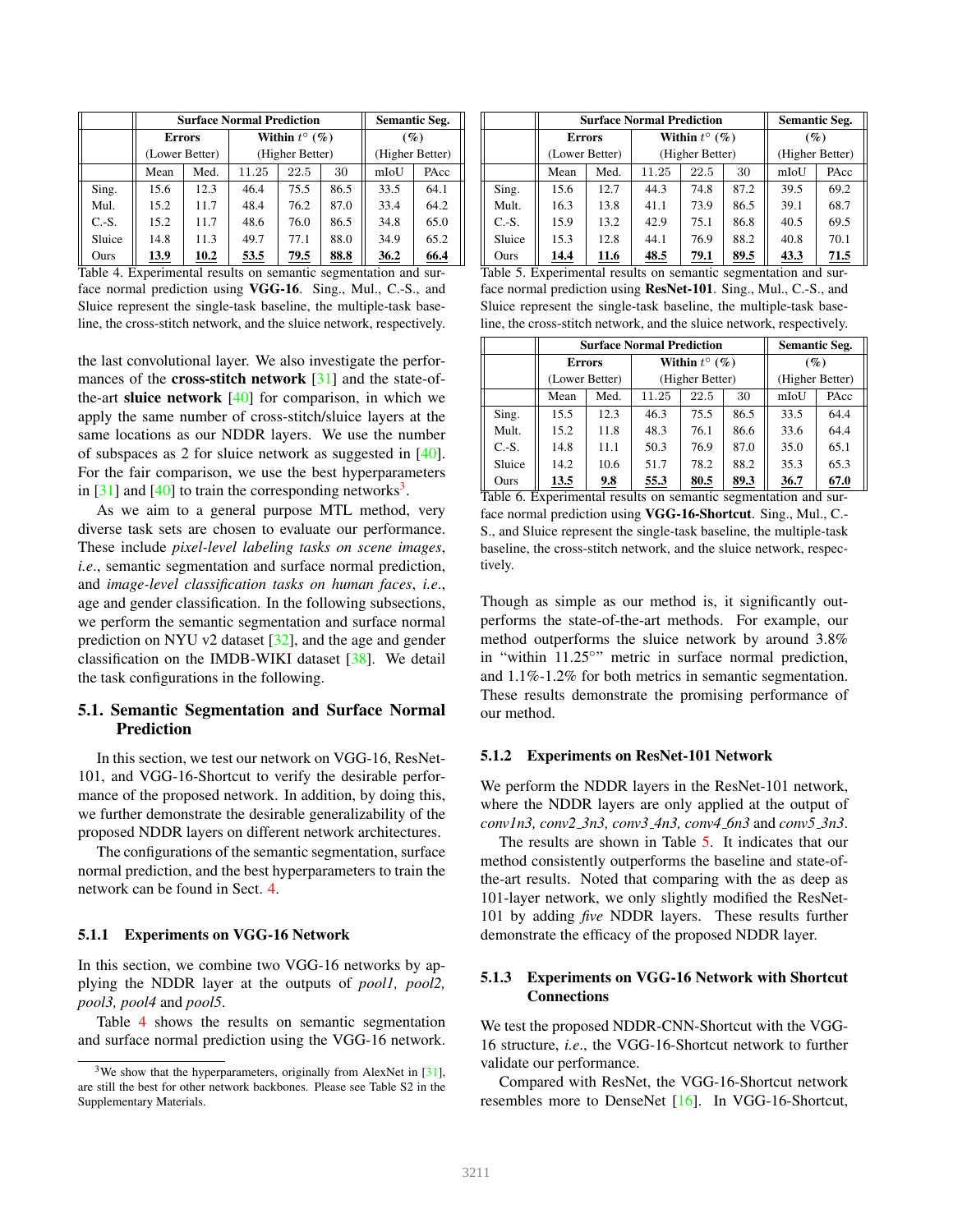

Figure 3. Some example illustrations and statistics of ages and genders for the IMDB-WIKI dataset. The statistics show that we have sufficient samples to train both genders, and the ages of most samples are between 20 - 50.

the gradients can be passed to the lower NDDR layers by the *direct and shortest* shortcut connections, rather than by *multiple* shortcuts in ResNet-like networks where the gradients may still decay<sup>4</sup>.

The results for VGG-16-Shortcut are shown in Table 6. Compared with the performance on the "vanilla" VGG-16 network (*i.e*., Table 4), the results of all the methods are improved in VGG-16-Shortcut. Especially, the improvements in our method are higher than those in our counterpart.

Table 6 shows that our method consistently outperforms the state-of-the-art methods. Especially, our method outperforms the sluice network by  $3.1\%$  for "within 11.25°" metric in surface normal prediction, and 1.0%-1.5% for the two metrics in semantic segmentation.

#### 5.2. Age Estimation and Gender Classification

Dataset. We use the IMDB-WIKI dataset [38] for this task set, which contains 460723 images collected from 20284 subjects. After filtering out the images with more than one faces and the images without age or gender labels, the remaining 187103 images from 12325 subjects are used to perform our experiments. These contain images for both genders with ages from 0 to 99. We randomly choose 24090 images from 2000 subjects for evaluation, and the remaining 163013 images from 10325 subjects are used for training. In the training set, we have sufficient samples for both male and female, but the training data for ages is imbalanced. Some image examples, with the gender and age statistics, are shown in Fig. 3.

Network Architecture. The VGG-16 network is used as the base network in this experiment, with the NDDR layers applied after *pool1, pool2, pool3, pool4* and *pool5*.

**Losses.** Motivated by  $[38]$ , we treat both age and gender estimations as classification problems, *i.e*., 2-class and 100 class classifications. We use softmax cross-entropy loss in both tasks.

Evaluation Metrics. Classification accuracy (Acc) is used to evaluate the gender classification. For age estimation, we follow the metric from  $[38]$ . That is, for each image i, we treat the output  $p_i \in \mathbb{R}^{100}$  from softmax as the probabilities for different ages (*i.e*., 0-99). Therefore the final age esti-

|              |         | Age            | Gender          |
|--------------|---------|----------------|-----------------|
|              |         | (Lower Better) | (Higher Better) |
|              | Mean AE | Acc. $(\% )$   |                 |
| Single-Task  | 9.1     | 7.4            | 83.5            |
| Multi-Task   | 9.0     | 7.4            | 82.3            |
| Cross-Stitch | 8.6     | 7.0            | 84.0            |
| Sluice       | 8.5     | 7.0            | 83.9            |
| Ours         | 8.0     | 6.2            | 84.0            |

Table 7. Experimental results on age and gender classification.

mation is calculated by  $\mathrm{age}_i^* = \sum_{k=0}^{99} p_i(k) \mathrm{dict}(k)$ , where dict =  $\{0, 1, ..., 99\} \in \mathbb{R}^{100}$  is the age dictionary. We use Mean Absolute Error (Mean AE) and Median Absolute Error (Median AE) for evaluating the age estimation.

The experimental results are show in Table 7. It shows that our method on age estimation significantly outperforms the state-of-the-art methods, *i.e.*,  $(8.5 - 8.0)/8.5 \approx 5.9\%$ for Mean AE and  $(7.0 - 6.2)/7.0 \approx 11.4\%$  for Median AE. While for the gender classification, our method just performs comparably with the cross-stitch network. This is because that gender classification is a two-class classification problem with sufficient labeled samples for each gender. Therefore, it benefits less from the other task (with another set of labels) when learning the representation.

#### 6. Conclusions

In this paper, we proposed a novel CNN structure for general-purpose MTL. Firstly, the task-specific features with the same spatial resolution from different tasks were concatenated. Then, we performed Neural Discriminative Dimensionality Reduction (NDDR) over them to learn a discriminative feature embedding for each task, which also satisfies input sizes of the following layers.

The NDDR layer is simple and effective, which is constructed by combining existing CNN components in a novel way. The proposed NDDR networks can be trained in an end-to-end fashion without any extraordinary operations of a modern CNN. This desirable property guarantees that the proposed NDDR layer can easily be extended to various state-of-the-art CNN architectures in a "plug-and-play" manner. In addition, our proposed NDDR-CNN generalizes several state-of-the-art CNN based MTL models, such as the cross-stitch network  $[31]$  and the sluice network  $[40]$ .

We performed detailed ablation analysis, showing that the proposed NDDR layer is easy to train and also robust to different hyperparameters. The experiments on various CNN structures and different task sets demonstrate the promising performance and desirable generalizability of our proposed method. An interesting future research direction can be studying explicitly imposing various dimensionality reduction assumptions on the NDDR layer.

Acknowledgments. This work is partially supported by NSFC 61773295, NSFC 61601112, ONR N00014-12-1- 0883.

<sup>4</sup>Note that we did not implement the ResNet-like shortcuts, such as DenseNet. This is because that the ResNet-like shortcuts in DenseNet is less related to the NDDR layer we proposed. Therefore, we carefully stitch to the factors that influence the NDDR layer to analysis it more clearly.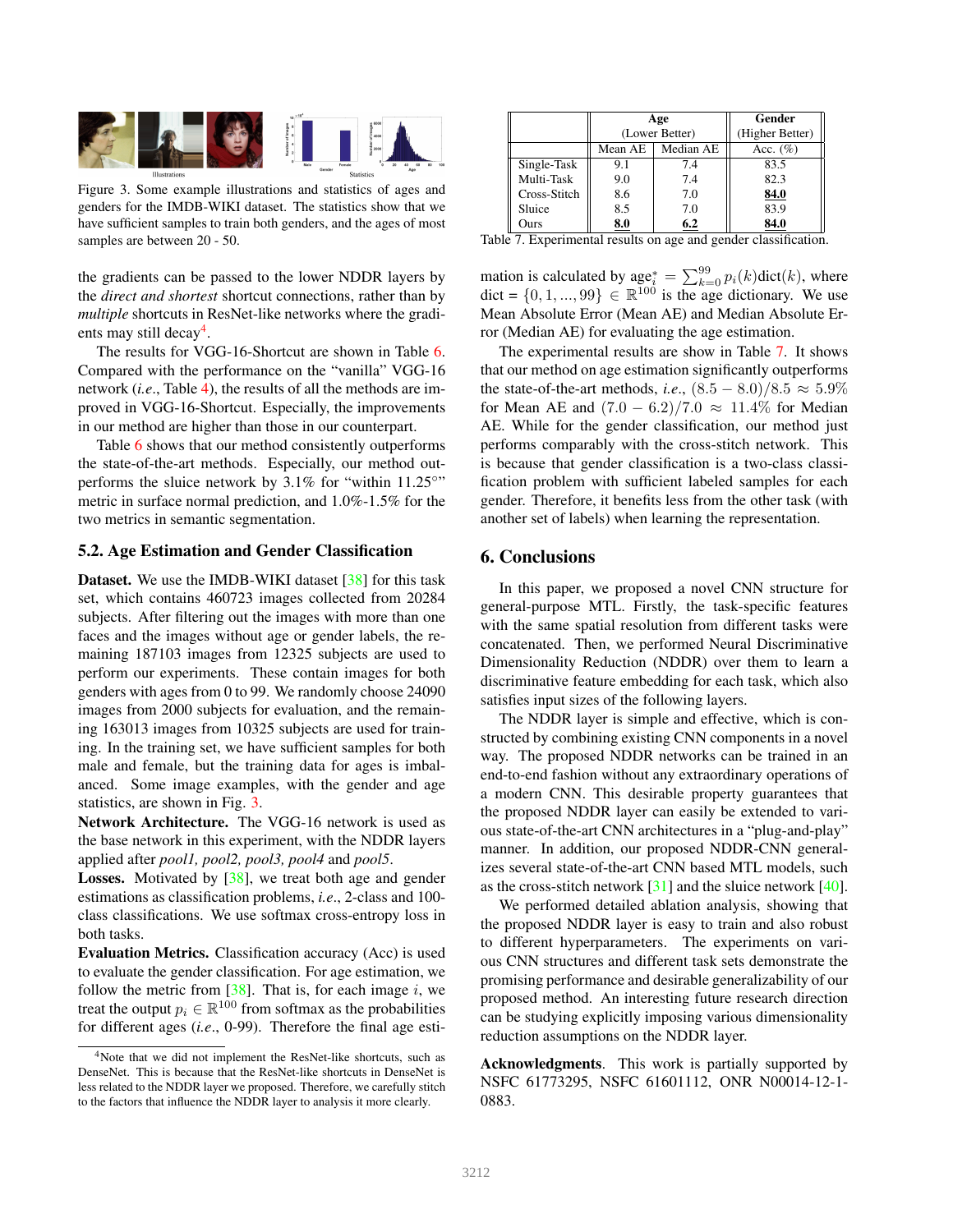# References

- [1] Vijay Badrinarayanan, Alex Kendall, and Roberto Cipolla. Segnet: A deep convolutional encoderdecoder architecture for image segmentation. *TPAMI*, 2017. 1
- [2] Liang-Chieh Chen, Jonathan T Barron, George Papandreou, Kevin Murphy, and Alan L Yuille. Semantic image segmentation with task-specific edge detection using cnns and a discriminatively trained domain transform. In *CVPR*, pages 4545–4554, 2016. 1
- [3] Liang-Chieh Chen, George Papandreou, Iasonas Kokkinos, Kevin Murphy, and Alan L Yuille. Semantic image segmentation with deep convolutional nets and fully connected crfs. In *ICLR*, 2015. 1
- [4] Liang-Chieh Chen, George Papandreou, Iasonas Kokkinos, Kevin Murphy, and Alan L Yuille. Deeplab: Semantic image segmentation with deep convolutional nets, atrous convolution, and fully connected crfs. *TPAMI*, 2018. 1, 5, 6
- [5] Liang-Chieh Chen, Yi Yang, Jiang Wang, Wei Xu, and Alan L Yuille. Attention to scale: Scale-aware semantic image segmentation. In *CVPR*, 2016. 1
- [6] David Eigen and Rob Fergus. Predicting depth, surface normals and semantic labels with a common multi-scale convolutional architecture. In *CVPR*, pages 2650–2658, 2015. 2, 5
- [7] Mark Everingham, SM Ali Eslami, Luc Van Gool, Christopher KI Williams, John Winn, and Andrew Zisserman. The pascal visual object classes challenge: A retrospective. *IJCV*, 111(1):98–136, 2015. 6
- [8] Ross Girshick. Fast R-CNN. In *ICCV*, pages 1440– 1448, 2015. 1, 2
- [9] Ross Girshick, Jeff Donahue, Trevor Darrell, and Jitendra Malik. Rich feature hierarchies for accurate object detection and semantic segmentation. In *CVPR*, pages 580–587, 2014. 1, 2
- [10] Xavier Glorot and Yoshua Bengio. Understanding the difficulty of training deep feedforward neural networks. In *AISTATS*, pages 249–256, 2010. 6
- [11] Saurabh Gupta, Pablo Arbelaez, and Jitendra Malik. Perceptual organization and recognition of indoor scenes from RGB-D images. In *CVPR*, 2013. 5
- [12] Hu Han, Anil K Jain, Shiguang Shan, and Xilin Chen. Heterogeneous face attribute estimation: A deep multi-task learning approach. *TPAMI*, 2018. 2
- [13] Kaiming He, Georgia Gkioxari, Piotr Dollár, and Ross Girshick. Mask R-CNN. In *ICCV*, 2017. 1, 2
- [14] Kaiming He, Xiangyu Zhang, Shaoqing Ren, and Jian Sun. Deep residual learning for image recognition. In *CVPR*, pages 770–778, 2016. 1, 3, 5, 6
- [15] Jie Hu, Li Shen, and Gang Sun. Squeeze-andexcitation networks. In *CVPR*, 2018. 1
- [16] Gao Huang, Zhuang Liu, Kilian Q Weinberger, and Laurens van der Maaten. Densely connected convolutional networks. In *CVPR*, 2017. 1, 3, 5, 7
- [17] Sergey Ioffe and Christian Szegedy. Batch normalization: Accelerating deep network training by reducing internal covariate shift. In *ICML*, pages 448–456, 2015. 2
- [18] Alex Kendall, Yarin Gal, and Roberto Cipolla. Multitask learning using uncertainty to weigh losses for scene geometry and semantics. In *CVPR*, 2018. 2
- [19] Iasonas Kokkinos. Ubernet: Training auniversal convolutional neural network for low-, mid-, and highlevel vision using diverse datasets and limited memory. In *CVPR*, 2017. 1, 2
- [20] Alex Krizhevsky, Ilya Sutskever, and Geoffrey E Hinton. Imagenet classification with deep convolutional neural networks. In *NIPS*, 2012. 1, 6
- [21] L'ubor Ladickỳ, Bernhard Zeisl, and Marc Pollefeys. Discriminatively trained dense surface normal estimation. In *ECCV*, 2014. 5
- [22] Min Lin, Qiang Chen, and Shuicheng Yan. Network in network. 2014. 3
- [23] Tsung-Yi Lin, Piotr Dollar, Ross Girshick, Kaiming He, Bharath Hariharan, and Serge Belongie. Feature pyramid networks for object detection. In *CVPR*, July 2017. 3
- [24] Pengfei Liu, Xipeng Qiu, and Xuanjing Huang. Deep multi-task learning with shared memory. In *EMNLP*, 2016. 2
- [25] Wei Liu, Dragomir Anguelov, Dumitru Erhan, Christian Szegedy, Scott Reed, Cheng-Yang Fu, and Alexander C Berg. SSD: Single shot multibox detector. In *ECCV*, pages 21–37. Springer, 2016. 1
- [26] Wei Liu, Cun Mu, Rongrong Ji, Shiqian Ma, John R Smith, and Shih-Fu Chang. Low-rank similarity metric learning in high dimensions. In *AAAI*, 2015. 3
- [27] Jonathan Long, Evan Shelhamer, and Trevor Darrell. Fully convolutional networks for semantic segmentation. In *CVPR*, pages 3431–3440, 2015. 1
- [28] Mingsheng Long and Jianmin Wang. Learning multiple tasks with deep relationship networks. In *NIPS*, 2017. 2
- [29] Yongxi Lu, Abhishek Kumar, Shuangfei Zhai, Yu Cheng, Tara Javidi, and Rogerio Feris. Fully-adaptive feature sharing in multi-task networks with applications in person attribute classification. In *CVPR*, 2017. 2